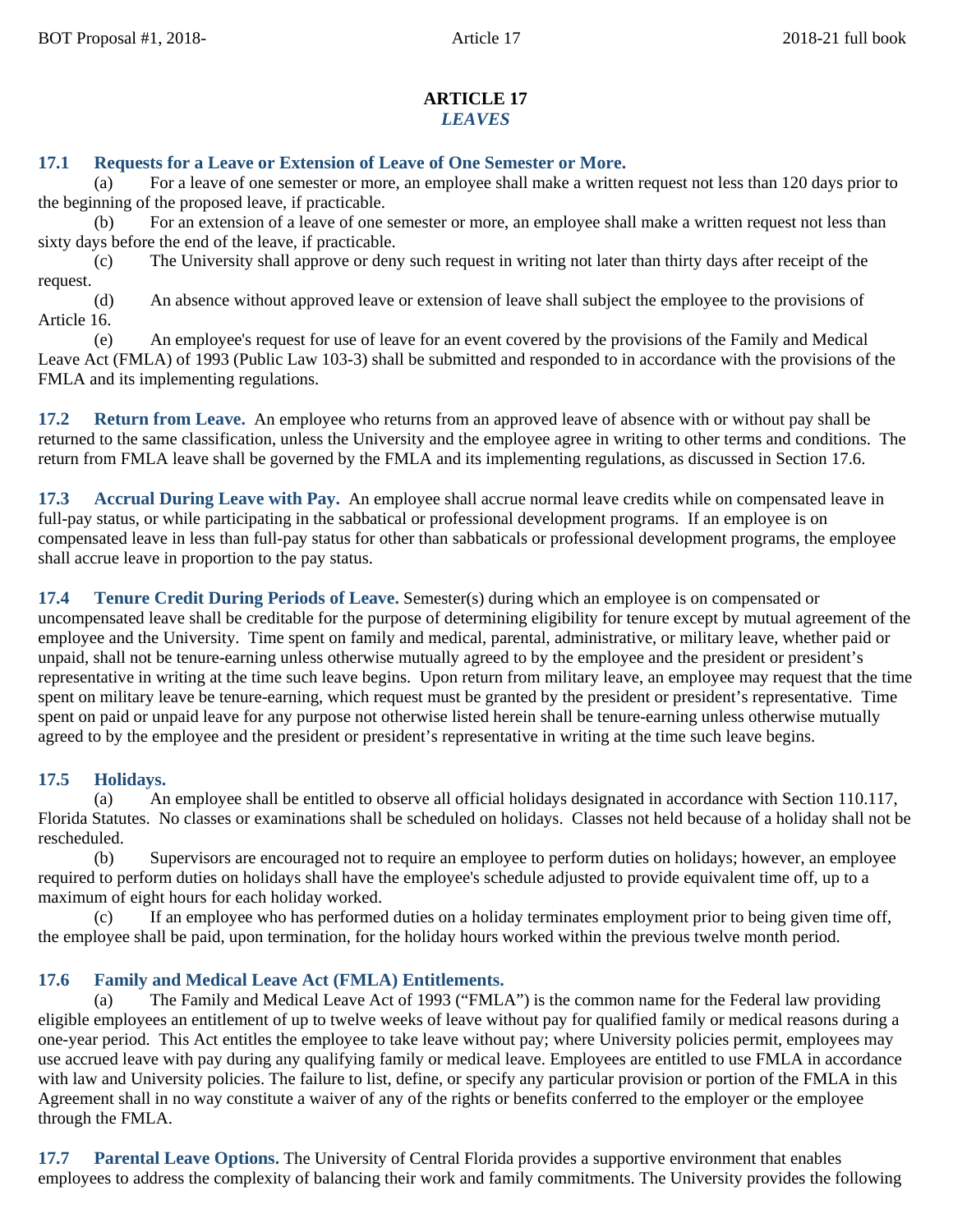leave options when an employee becomes a biological parent, a child is placed for adoption in the employee's home, or the employee becomes the legal guardian of a child.

(a) Modified Work Duties. If the employee normally has an instructional assignment, then, after consultation with the employee, the supervisor shall determine that:

(1) the assignment be changed to a non-instructional assignment for the academic semester during which the child is expected to arrive; or

(2) the employee's work schedule may be altered.

(3) once the modified plan is agreed to by the employee and his or her supervisor, it shall be reviewed by the dean or vice president. The dean or vice president shall either approve the modified work plan, or work in collaboration with the supervisor and employee to reach an acceptable solution.

(b) Paid Parental Leave. Employees are eligible for paid parental leave as follows.

(1) An employee shall be granted, upon request, a paid parental leave for a period of 19.5 contiguous weeks (for twelve-month employees only) or one regular (Fall or Spring) semester, (or up to 3 months for non-instructional employees) for the birth, adoption, or assumption of legal guardianship of a child. Parental leave may be used no more than twice during the employee's employment at the University. If both parents are employees of the University, only one parent may request paid parental leave under this program for each qualifying event (birth or adoption).

(2) In order to participate in this program, an employee must be employed for a minimum of one academic year on at least a 0.75 FTE line. This program does not apply to individuals on a temporary, a term limited, or a visiting appointment. Furthermore, employees on soft money shall be eligible to the extent that such benefits are permitted by the terms of the contract or grant, the rules of the funding agency, and/or adequate funds are available.

(3) The employee will request the use of paid parental leave in writing no later than three months prior to the anticipated beginning of the leave and the leave must occur no later than a semester immediately following the birth or adoption event. A shorter notice period may be permitted for good cause and/or special circumstances at the discretion of the provost or designee. Parental leave is separate from, but may run concurrent with, medical or FMLA leave.

(4) The employee will sign a written agreement detailing the terms of the paid parental leave. Participation in paid parental leave is contingent upon execution of the signed agreement.

(5) The employee must agree in writing to return to University employment for at least one academic year following participation in the program. This time does not include time awarded for a sabbatical or other type of leave. For example, it would be possible for a nine-month employee to take a sabbatical and then opt for the parental leave program. In that case, the employee would need to return to active university service for one year for each of the programs; in this case, two academic years.

(6) Repayment of salary, retirement, benefits, and expenses received during paid parental leave shall be required in those instances where payments are made in the absence of a signed agreement by the employee, or when the employee fails to comply with the terms of the program.

(7) An employee who makes use of parental leave and who remains in University employment for at least one academic year (calendar year for non-instructional faculty) following participation in the parental leave program shall have the total number of hours used deducted from the employee's sick leave and/or annual leave balance (with sick leave being deducted first) that the employee has remaining at the time of separation from the University, or upon transferring between an annual leave and non-annual leave accruing contract.

(8) Employees on paid parental leave cannot engage in outside employment unless approved in advance. (c) Unpaid Parental Leave.

 $(1)$  If an employee is ineligible or chooses not to use a modified work assignment as described in 17.7(a) or paid parental leave as described in 17.7(b), the employee may request and shall be granted an unpaid parental leave not to exceed six months when the employee becomes a biological parent or a child is placed for adoption in the employee's home.

(2) Employees on parental leave may use up to six weeks of paid sick leave for the period of leave immediately following the birth of a child (or eight weeks following a C-Section). Parental leave beyond the six week period may be covered by other accrued paid leave or remain a period of unpaid leave. Use of accrued leave during an approved period of leave without pay shall be in accordance with Section 17.11.

(3) the period of parental leave shall begin no more than two weeks before the expected date of the child's arrival.

a. the president or designee shall acknowledge to the employee in writing the period of leave to be granted, and the date of return to employment.

b. any illness caused or contributed to by pregnancy, when certified by a health care provider shall be treated as temporary disability if requested, and the employee shall be allowed to use accrued sick leave credits. In such a case, a Medical or Parental Leave Request Form and a UCF Medical Certification Form is required. Pregnancy shall not be considered a disability.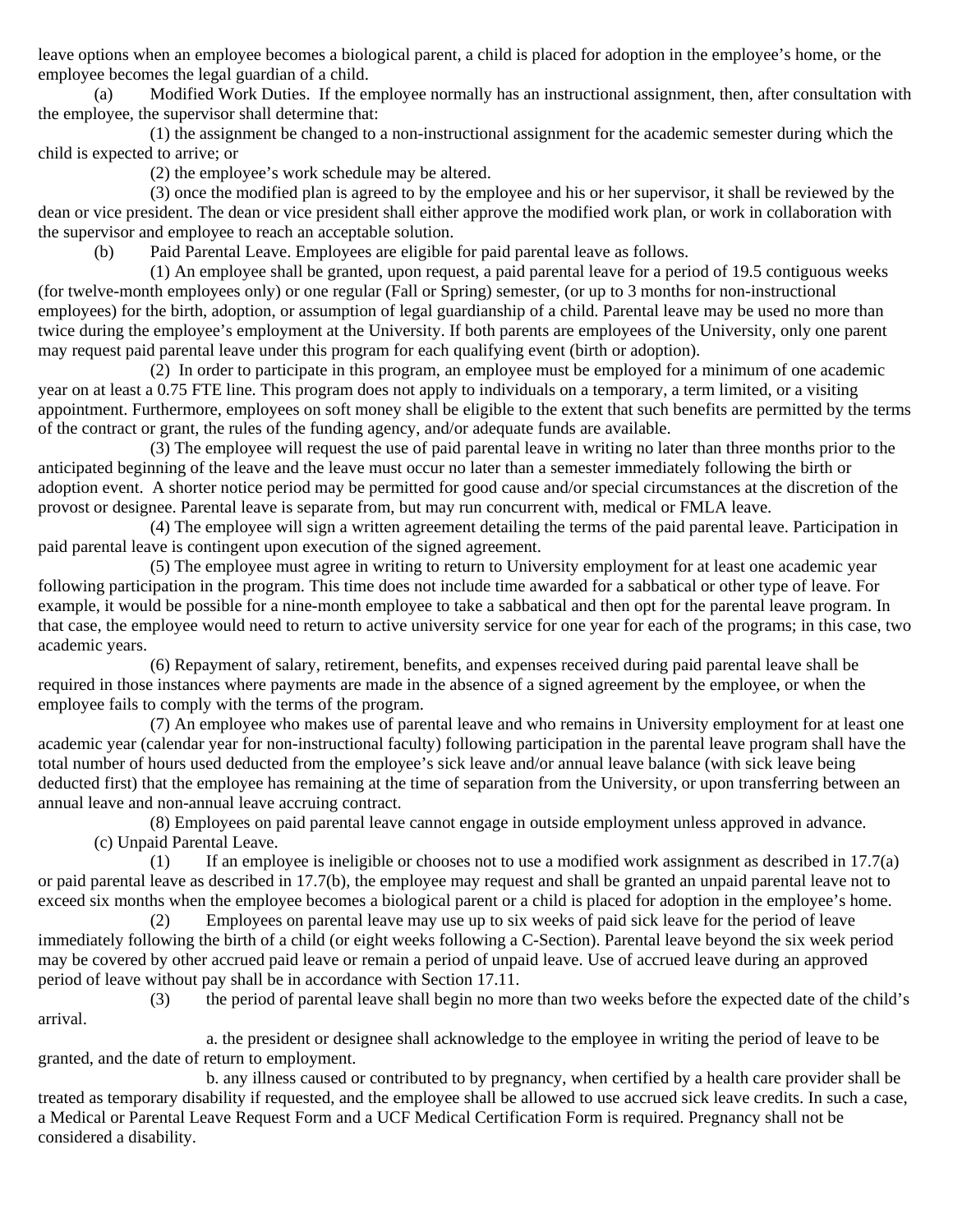BOT Proposal #1, 2018-21 full book Article 17 2018-21 full book

**17.8 Leaves Due to Illness/Injury.** When an employee is absent with a serious health condition and wishes to request FMLA protection or is absent more than 10 days due to illness or injury, a Medical or Parental Leave Request Form and a UCF Medical Certification Form must be submitted to the employee's supervisor or to Human Resources as soon as practicable. Illness/Injury is defined as any physical or mental impairment of health, including such an impairment proximately resulting from pregnancy, which does not allow an employee to fully and properly perform the duties of the employee's position. When an employee's illness/injury may be covered by the Americans with Disabilities Act, the provisions of Public Law 101-336 shall apply.

(a) Sick Leave.

(1) Accrual of Sick Leave.

a. A full-time employee shall accrue four (4) hours of sick leave for each biweekly pay period, or the number of hours that are directly proportionate to the number of days worked during less than a full-pay period, without limitation as to the total number of hours that may be accrued.

b. A part-time employee shall accrue sick leave at a rate directly proportionate to the percent of

time employed.

c. An employee appointed under Other Personal Services (OPS) shall not accrue sick leave.

(2) Uses of Sick Leave.

Sick leave shall be accrued before being taken, provided that an employee who participates in a sick leave pool shall not be prohibited from using sick leave otherwise available to the employee through the sick leave pool. b. Sick leave shall be authorized for the following:

1. The employee's personal illness, exposure to a contagious disease which would endanger others, or disability where the employee is unable to perform his/her assigned duties.

2. The employee's personal appointments with a health care provider.

3. The illness or injury of a member of the employee's immediate family, at the discretion of the supervisor. Approval of requests for use of reasonable amounts of sick leave for caring for a member of the employee's immediate family shall not be unreasonably withheld. "Immediate family" means the spouse and the grandparents, parents, brothers, sisters, children, and grandchildren of both the employee and the spouse and dependents living in the household.

4. The death of a member of the employee's immediate family, at the discretion of the supervisor. Approval of requests for use of reasonable amounts of sick leave for the death of a member of the employee's immediate family shall not be unreasonably withheld.

c. A continuous period of sick leave commences with the first day of absence and includes all subsequent days until the employee returns to work. For this purpose, Saturdays, Sundays, and official holidays observed by the State shall not be counted unless the employee is scheduled to perform services on such days. During any seven (7) day period, the maximum number of days of sick leave charged against any employee shall be five (5).

d. An employee who requires the use of sick leave should notify the supervisor as soon as

practicable.

e. An employee who becomes eligible for the use of sick leave while on approved annual leave shall, upon notifying the supervisor, substitute the use of accrued sick leave to cover such circumstances.

(3) Certification. If an employee's request for absence or absence exceeds four (4) consecutive days, or if a pattern of absence is documented, the University may require an employee to furnish certification signed by an attending health care provider affirming the medical reasons necessitating the absence and/or the employee's ability to return to work. If the medical certification furnished by the employee is not acceptable, the employee may be required to submit to a medical examination by a health care provider who is not a University staff member which shall be paid for by the University. If the medical certification indicates that the employee is unable to perform assigned duties, the president or representative may place the employee on compulsory leave under the conditions set forth in Section 17.8(c).

(4) Transfer of Credits. Currently, there are no statutory provisions for the transfer of accrued sick and, if applicable, annual leave balances between the University and any other state university or any state agency.

(5) Payment for Unused Sick Leave.

a. An employee with less than ten (10) years of State service who separates from State government shall not be paid for any unused sick leave.

b. An employee who was hired on or before January 6, 2003, has completed ten (10) or more years of State and/or University service, has not been found guilty or has not admitted to being guilty of committing, aiding, or abetting any embezzlement, theft, or bribery in connection with State government, or has not been found guilty by a court of competent jurisdiction of having violated any State law against or prohibiting strikes by public employees, and separates from State government because of retirement for other than disability reasons, termination, or death, shall be compensated for the employee's unused sick leave at the employee's current regular hourly rate of pay for one-eighth of all unused sick leave accrued prior to October 1, 1973, plus one-fourth of all unused sick leave accrued on or after October 1, 1973; provided that one-fourth of the unused sick leave since 1973 does not exceed 480 hours.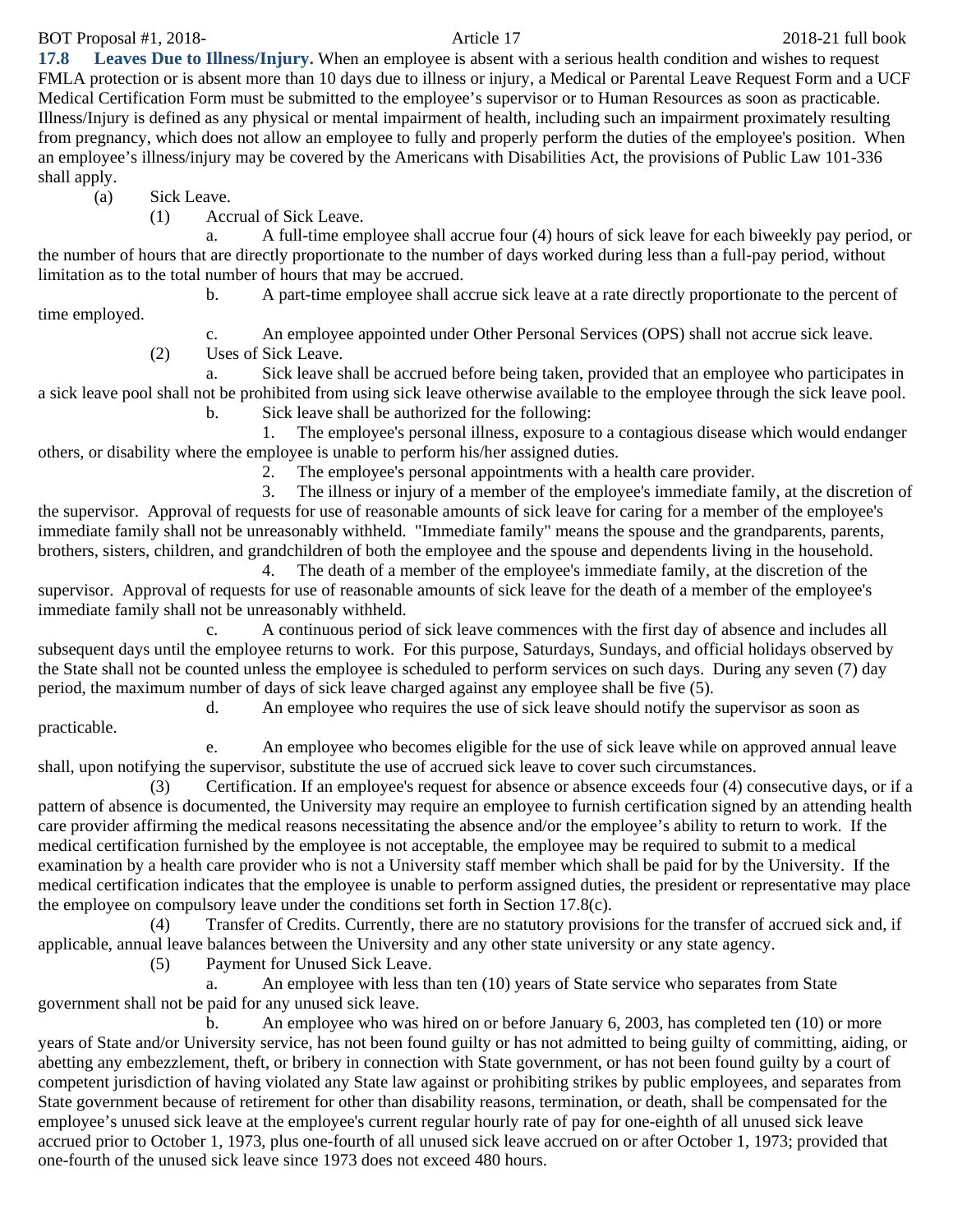c. An employee who was hired on or after January 7, 2003, has completed ten (10) or more years of University service, has not been found guilty of or has not admitted to being guilty of committing, aiding, or abetting any embezzlement, theft, or bribery in connection with state government, or has not been found guilty by a court of competent jurisdiction of having violated any state law against or prohibiting strikes by public employees, and separates from employment because of non-disability retirement, termination, or death shall be compensated for the employee's unused sick leave at the employee's most recent regular hourly rate of pay for one fourth of all unused sick leave, provided that one fourth of the unused accrued sick leave does not exceed 480 hours.

d. Upon layoff, an employee with ten (10) or more years of University service shall be paid for unused sick leave in accord with the criteria described in paragraphs  $17.8(a)(5)b$  and c, above, unless the employee requests in writing that unused sick leave be retained pending re-employment. For an employee who is re-employed by the University within twelve (12) calendar months following layoff, all unused sick leave shall be restored to the employee, provided the employee requests such action in writing and repays the full amount of any lump sum leave payments received at the time of layoff. An employee who is not re-employed within twelve (12) calendar months following layoff shall be paid for sick leave.

e. All payments for unused sick leave shall be made in lump sum and shall not be used in determining the average final compensation of an employee in any State administered retirement system. An employee shall not be carried on the payroll beyond the last official day of employment, except that an employee who is unable to perform duties because of a disability may be continued on the payroll until all sick leave is exhausted.

f. If an employee has received a lump sum payment for accrued sick leave, the employee may elect in writing, upon re-employment within 100 days, to restore the employee's accrued sick leave. Restoration will be effective upon the repayment of the full lump sum leave payment.

g. In the event of the death of an employee, payment for unused sick leave at the time of death shall be made to the employee's beneficiary, estate, or as provided by law.

(b) Job-Related Illness/injury.

(1) An employee who sustains a job-related illness/injury that is compensable under the Workers' Compensation Law shall be carried in full-pay status for a period of medically certified illness/injury not to exceed seven (7) days immediately following the illness/injury, or for a maximum of forty (40) work hours if taken intermittently without being required to use accrued sick or annual leave.

(2) If, as a result of the job-related illness/injury, the employee is unable to resume work at the end of the period provided in paragraph 17.8(b)(1), above:

a. The employee may elect to use accrued leave in an amount necessary to receive salary payment that will increase the Workers' Compensation payments to the total salary being received prior to the occurrence of the illness/injury. In no case shall the employee's salary and Workers' Compensation benefits exceed the amount of the employee's regular salary payments; or

b. The employee shall be placed on leave without pay and shall receive normal Workers' Compensation benefits if the employee has exhausted all accrued leave in accordance with paragraph 17.8(b)(2)(a), above, or the employee elects not to use accrued leave.

(3) This period of leave with or without pay shall be in accordance with Chapter 440 (Worker's Compensation), Florida Statutes.

(4) If, at the end of the leave period, the employee is unable to return to work and perform assigned duties, the president or representative should advise the employee, as appropriate, of the Florida Retirement System's disability provisions and application process, and may, based upon a current medical certification by a health care provider prescribed in accordance with Chapter 440 (Worker's Compensation), Florida Statutes, and taking the University's needs into account:

- a. offer the employee part-time employment;
- b. place the employee in leave without pay status or extend such status;
- c. request the employee's resignation; or
- d. release the employee from employment, notwithstanding any other provisions of this Agreement.
- (c) Compulsory Leave.
	- (1) Placing Employee on Compulsory Leave.

a. If an employee is unable to perform assigned duties due to illness/injury the president or representative may require the employee to submit to a medical examination, the results of which shall be released to the University, by a health care provider chosen and paid by the University, or by a health care provider chosen and paid by the employee, who is acceptable to the president or representative. Such health care provider shall submit the appropriate medical certification(s) to the University.

b. If the University agrees to accept the employee's choice of a health care provider the University may not then require another University-paid examination.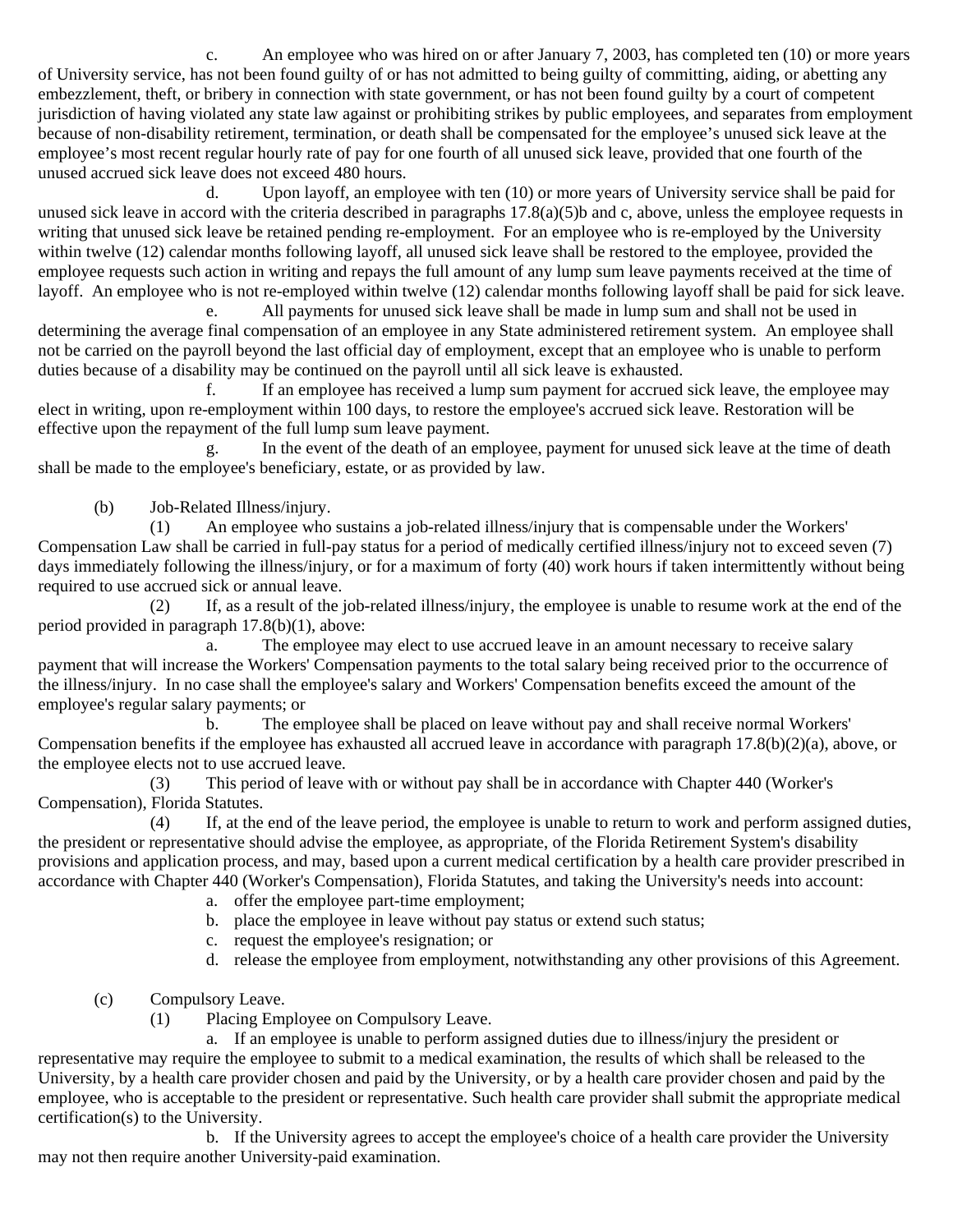c. If the medical examination confirms that the employee is unable to perform assigned duties, the president or representative shall place the employee on compulsory leave.

(2) Conditions of Compulsory Leave.

a. Written notification to the employee placing the employee on compulsory leave shall include the duration of the compulsory leave period and the conditions under which the employee may return to work. These conditions may include the requirement of the successful completion of, or participation in, a program of rehabilitation or treatment, and follow-up medical certification(s) by the health care provider, as appropriate.

b. The compulsory leave period may be leave with pay or leave without pay. If the compulsory leave combines the use of accrued leave with leave without pay, the use of such leave shall be in accordance with Section 17.11.

c. If the employee fulfills the terms and conditions of the compulsory leave and receives a current medical certification that the employee is able to perform assigned duties, the president or representative shall return the employee to the employee's previous duties, if possible, or to equivalent duties.

(3) Duration. Compulsory leave, with or without pay, shall be for a period not to exceed the duration of the illness/injury or one year, whichever is less.

(4) Failure to Complete Conditions of Compulsory Leave or Inability to Return to Work. If the employee fails to fulfill the terms and conditions of a compulsory leave and/or is unable to return to work and perform assigned duties at the end of a leave period, the president or representative should advise the employee, as appropriate, of the Florida Retirement System's disability provisions and application process, and may, based upon the University's needs:

a. offer the employee part-time employment;

status;

- b. place the employee in leave without pay status in accordance with Section 17.11 or extend such
	-
- c. request the employee's resignation; or
- d. release the employee from employment, notwithstanding any other provisions of this Agreement.

## **17.9 Annual Leave.**

(a) Accrual of Annual Leave.

(1) Full-time employees appointed for more than nine (9) months, except employees on academic year appointments, shall accrue annual leave at the rate of 6.769 hours biweekly or 14.667 hours per month (or a number of hours that is directly proportionate to the number of days worked during less than a full-pay period for full-time employees), and the hours accrued shall be credited at the conclusion of each pay period or, upon termination, at the effective date of termination. Employees may accrue annual leave in excess of the year end maximum during a calendar year. Employees with accrued annual leave in excess of the year end maximum as of December 31, shall have any excess converted to post October 1, 1973 sick leave on an hour-for-hour basis on January 1 of each year.

(2) Part-time employees appointed for more than nine (9) months, except employees on academic year appointments, shall accrue annual leave at a rate directly proportionate to the percent of time employed.

(3) Academic year employees, employees appointed for less than nine (9) months, and OPS employees shall not accrue annual leave.

(4) At the request of the employee, he or she shall be permitted to use accrued annual leave for all or part of medical or parental leave.

(b) Use and Transfer of Annual Leave.

(1) Annual leave shall be accrued before being taken, except in those instances where the president or representative may authorize the advancing of annual leave. When leave has been advanced and employment is terminated prior to the employee accruing sufficient annual leave to credit against the leave that was advanced, the University shall deduct from the employee's warrant the cost of any annual leave advanced under this provision. All requests for annual leave shall be submitted by the employee to the supervisor as far in advance as possible and appropriate. Approval of the dates on which an employee wishes to take annual leave shall be at the discretion of the supervisor and shall be subject to the consideration of departmental/unit and organizational scheduling.

(2) Upon re-employment with the University within 100 days, except for re-employment after layoff (see  $17.9(c)(3)$ , below), the employee may choose to reinstate their annual leave balance by repaying the full lump-sum annual leave payment received.

(3) An employee may transfer into an annual leave accruing position up to forty-four (44) days of unused leave accrued in the University classification and pay plan in which previously employed, provided the employee has not received payment for such leave and no more than thirty-one (31) days have elapsed between jobs.

(4) When an annual leave accruing employee moves to a position in State government, the transfer of leave shall be governed by the rules of the plan to which the employee is transferring. Should all unused leave not be transferable, up to forty-four days (352 hours) of the remaining balance shall be paid in lump sum, effective the last day of University employment, without affecting other leave benefits.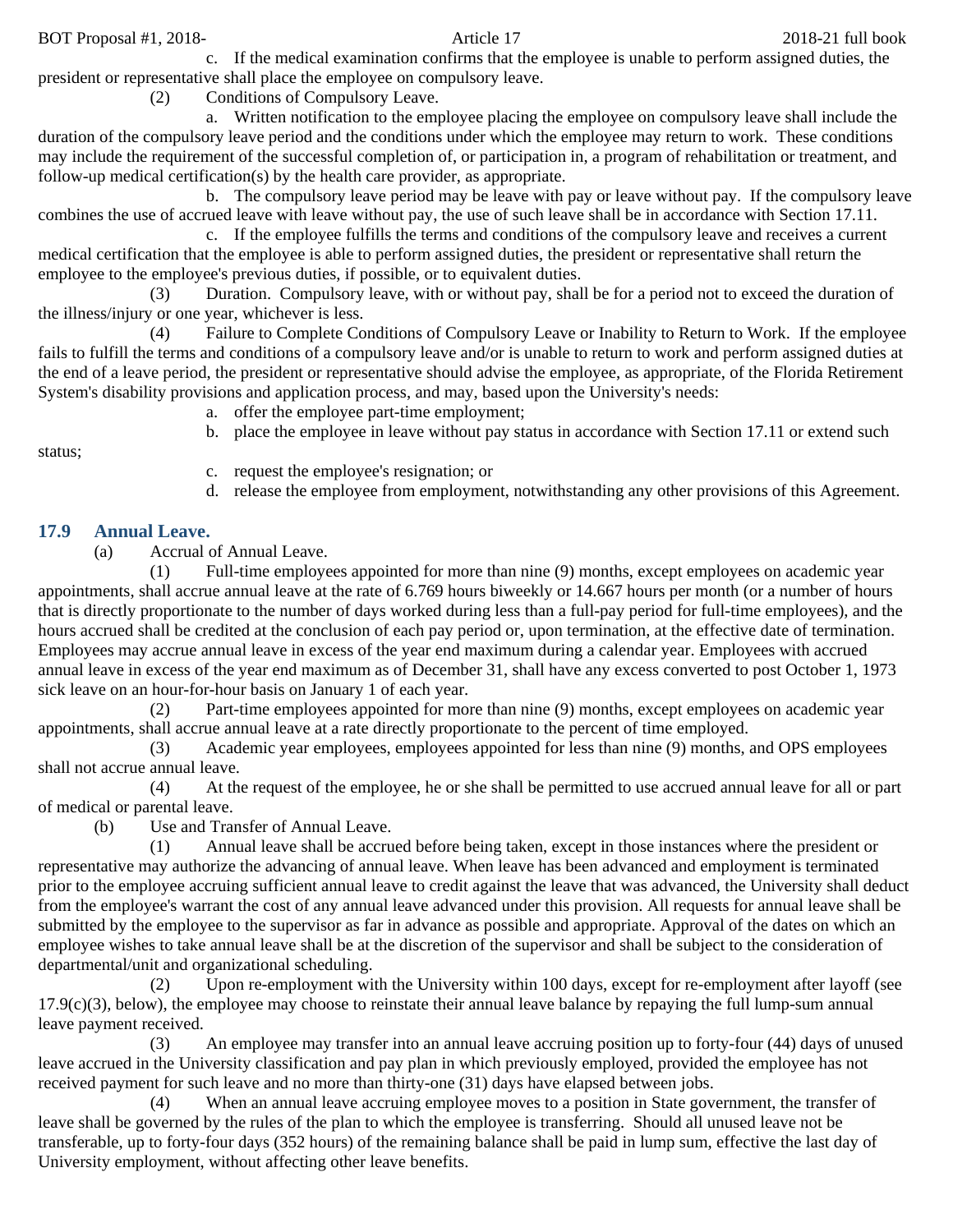(5) The transfer of unused annual leave from a local government to an annual leave accruing position is not permitted unless a reciprocal agreement in writing between the University or its representative and the previous employing entity is in effect.

(c) Payment for Unused Annual Leave.

(1) Upon termination from an annual leave accruing contract, or transfer from an annual leave accruing contract to an academic year contract, and unless the employee requests the option in (2) below, the University shall pay the employee for up to forty-four days (352 hours) of unused annual leave at the calendar year rate the employee was accruing as of the employee's last day of work, provided that a determination has been made by the president or representative that the employee was unable to reduce the unused annual leave balance prior to termination or reassignment to an academic year contract. All unused annual leave in excess of forty-four days (352 hours) shall be transferred to the employee's sick leave.

(2) Upon transfer from an annual leave accruing contract to an academic year contract at the University, the employee may elect to retain all unused annual leave until such time, not to exceed two (2) years, as the employee transfers back to an annual leave accruing contract or terminates employment with the University. Upon such termination or at the end of two (2) years, whichever comes first, the unused leave balance shall be paid in lump sum for up to forty-four days (352 hours) at the annual rate the employee was accruing as of the employee's last day of work on an annual leave accruing contract.

(3) Upon layoff, an employee shall be paid for up to forty-four days (352 hours) of unused annual leave in lump sum, unless the employee requests in writing that annual leave credits be retained pending re-employment. For employees who are re-employed by the University within twelve (12) calendar months following layoff, all unused annual leave shall be restored to the employee, provided the employee requests such action in writing and repays the full amount of any lump sum leave payment received at the time of layoff. Employees who are not re-employed within twelve (12) calendar months following layoff and who elected to retain their annual leave pending re-employment shall be paid for up to forty-four days (352 hours) of unused annual leave at the calendar rate the employee was accruing as of the employee's last day of work.

(4) If an employee has received a lump sum payment for accrued annual leave, the employee may elect in writing, upon re-employment within 100 days, to restore the employee's accrued annual leave. Restoration will be effective upon the repayment of the full lump sum leave payment.

(5) In the event of the death of an employee, payment for all unused annual leave at the time of death, up to 352 hours, shall be made to the employee's beneficiary, estate, or as provided by law.

### **17.10 Administrative Leaves.**

(a) Jury Duty and Court Appearances.

(1) An employee who is summoned as a member of a jury panel or subpoenaed as a witness in a matter not involving the employee's personal interests, shall be granted leave with pay and any jury or witness fees shall be retained by the employee; leave granted hereunder shall not affect an employee's annual or sick leave balance.

(2) An appearance as an expert witness for which an employee receives professional compensation falls under Article 19 and the University's policies and regulations relative to outside employment/conflict of interest. Such an appearance may necessitate the employee requesting annual leave or, if a non-annual leave accruing employee, may necessitate the employee seeking an adjustment of the work schedule.

(3) If an employee is required, as a direct result of the employee's employment, to appear as an official witness to testify in the course of any action as defined in Section 92.142(2), Florida Statutes, such duty shall be considered a part of the employee's job assignment, and the employee shall be paid per diem and travel expenses and shall turn over to the University any fees received.

(4) An employee involved in personal litigation during work hours must request annual leave or, if a nonannual leave accruing employee, must seek an adjustment to the work schedule.

(b) Military Leave.

(1) Short-term Military Training. An employee who is a member of the United States Armed Forces Reserve, including the National Guard, upon presentation of a copy of the employee's official orders, letter from the Commanding Officer or appropriate military certification, shall be granted leave with pay during periods in which the employee is engaged in annual field training or other active or inactive duty for training exercises. Such leave with pay shall not exceed two hundred and forty (240) hours in any one (1) university fiscal year (July 1 – June 30). Additional leave for training may be taken as ordered by the military, however annual leave, compensatory leave or leave without pay may be utilized to cover the additional time necessary for training.

(2) National Guard State Service. An employee who is a member of the Florida National Guard shall be granted leave with pay on all days when ordered to active service by the State. Such leave with pay shall not exceed thirty (30) days at any one time.

(3) Other Military Leave.

a. An employee, except an employee who is employed in a temporary position or employed on a temporary basis, who is drafted, who volunteers for active military service, or who is ordered to active duty (not active duty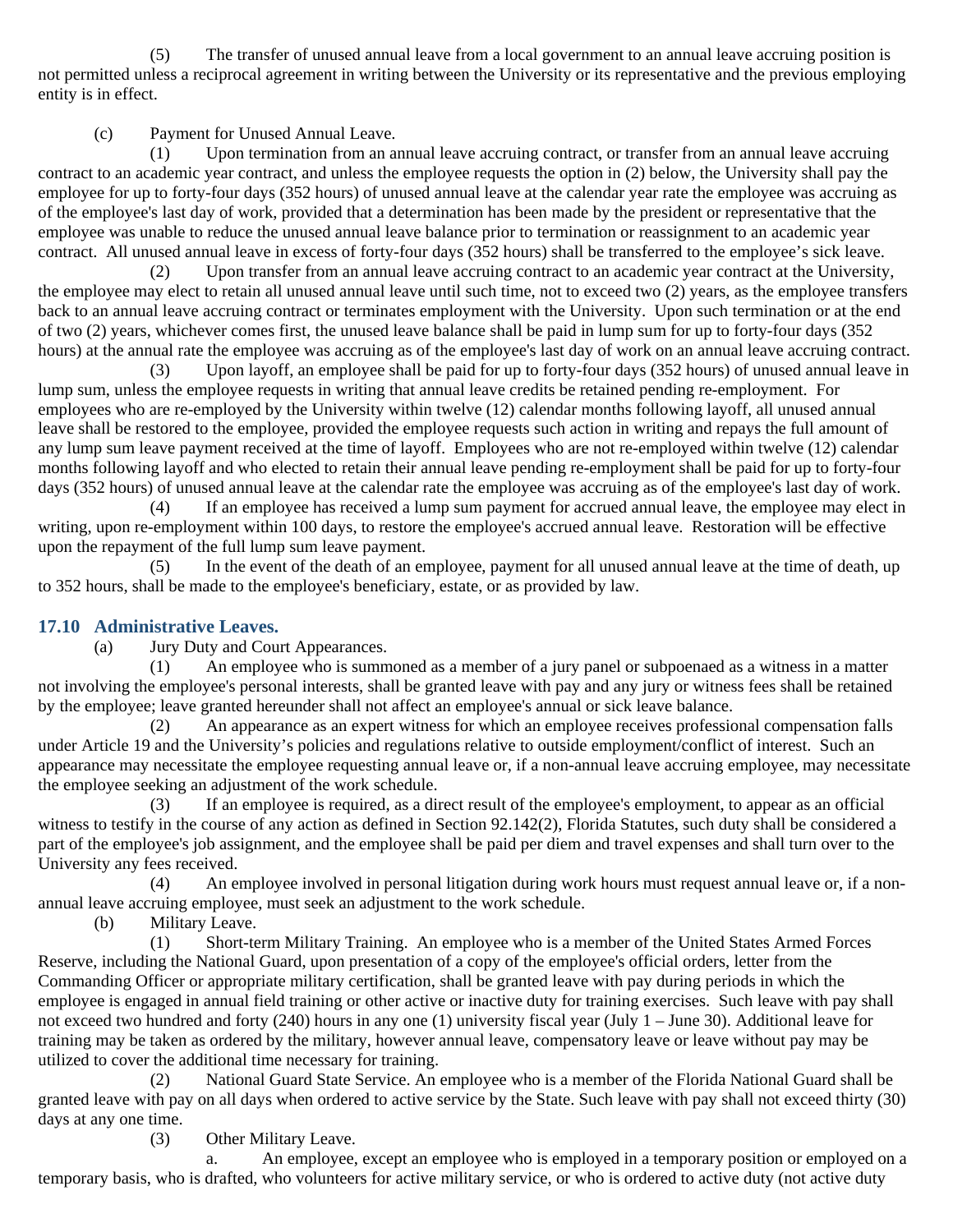BOT Proposal #1, 2018-21 full book Article 17 2018-21 full book

training) shall be granted leave in accordance with Chapter 43 of Title 38, United States Code. Active military service includes active duty with any branch of the United States Army, Air Force, Navy, Marine Corps, Coast Guard, National Guard of the State of Florida, or other service.

b. Such leave of absence shall be verified by official orders or appropriate military certification. The first thirty (30) days of such leave shall be with full-pay and shall not affect an employee's annual or sick leave balance. The remainder of military leave shall be without pay unless the employee elects to use accumulated annual leave or appropriate leave as provided in 17.10(d)(4) below, or the employer exercises its option to supplement the employee's military pay. Leave payment for the first thirty (30) days shall be made only upon receipt of documentation from appropriate military authority.

c. Applicable provisions of Federal and State law shall govern the granting of military leave and the employee's re-employment rights.

d. Use of accrued leave is authorized during a military leave without pay in accordance with Section 17.11.

(c) Leave Pending Investigation. When the president or representative has reason to believe that the employee's presence on the job will adversely affect the operation of the University, the president or representative may immediately place the employee on leave pending investigation of the event(s) leading to that belief. The leave pending investigation shall commence immediately upon the president or representative providing the employee with a written notice of the reasons therefor. The leave shall be with pay, with no reduction of accrued leave.

(d) Other Leaves Provided Not Affecting Accrued Leave Balances. An employee may be granted other leaves not affecting accrued leave balances which are provided as follows:

(1) Florida Disaster Volunteer Leave is provided for an employee who is a certified disaster service volunteer of the American Red Cross. Leave of absence with pay for not more than fifteen (15) working days in the fiscal year may be provided upon request of the American Red Cross and the employee's supervisor's approval. Leave granted under this act shall be only for services related to a disaster occurring within the boundaries of the State of Florida.

(2) Civil disorder or disaster leave is provided for an employee who is member of a volunteer fire department, police auxiliary or reserve, civil defense unit, or other law enforcement type organization to perform duties in time of civil disturbances, riots, and natural disasters, including an employee who is a member of the Civil Air Patrol or Coast Guard Auxiliary, and called upon to assist in emergency search and rescue missions. Such paid leave not affecting leave balances may be granted upon approval by the president or designee and shall not exceed two days on any one occasion.

(3) Athletic competition leave is provided for an employee who is a group leader, coach, official, or athlete who is a member of the official delegation of the United States team for athletic competition. Such paid leave not affecting leave balances shall be granted for the purpose of preparing for and engaging in the competition for the period of the official training camp and competition, not to exceed 30 days in a calendar year.

(4) Leave for re-examination or treatment with respect to service-connected disability is provided by Section 110.119, Florida Statues, for an employee who has such rating by the United State Department of Veterans Affairs and has been scheduled to be reexamined or treated for the disability. Upon presentation of written confirmation of having been so scheduled, such leave not affecting the employee's leave balances shall be approved and shall not exceed six (6) calendar days in any calendar year.

(e) Official Emergency Closings). The president or president's representative may close the University, or portions of the University in accordance with University policies and regulations relating to natural disasters or other emergencies. Such closings will be only for the period it takes to restore normal working conditions. Leave resulting from such an emergency closing shall not reduce employees' leave balances.

## **17.11 Leave Without Pay.**

(a) Granting. Upon request of an employee, the president or representative shall grant a leave without pay for a period not to exceed one year unless the president or representative determines that granting such leave would be inconsistent with the best interests of the University. Such leave may be extended upon mutual agreement.

(b) Salary Adjustment. The salary of an employee returning from uncompensated leave shall be adjusted to reflect all non-discretionary increases distributed during the period of leave. While on such leave, an employee shall be eligible to participate in any special salary incentive programs such as the Teaching Incentive Program.

(c) Retirement Credit. Retirement credit for such periods of leave without pay shall be governed by the rules and regulations of the Division of Retirement and the provisions of Chapter 121, Florida Statutes.

(d) Accrual of Leave/Holiday Pay. While on leave without pay, the employee shall retain accumulated sick leave and annual leave, but shall not accrue sick leave or annual leave nor be entitled to holiday pay.

(e) Use of Accrued Leave During an Approved Period of Leave Without Pay.

(1) Use of accrued leave with pay is authorized during a leave of absence without pay for parental, foster care, medical, or military reasons. Such use of leave with pay is provided under the following conditions:

a. Notwithstanding the provisions of Section  $17.8(a)(2)$  regarding the use of sick leave, an employee may use any type of accrued leave in an amount necessary to cover the employee's contribution to the State insurance program